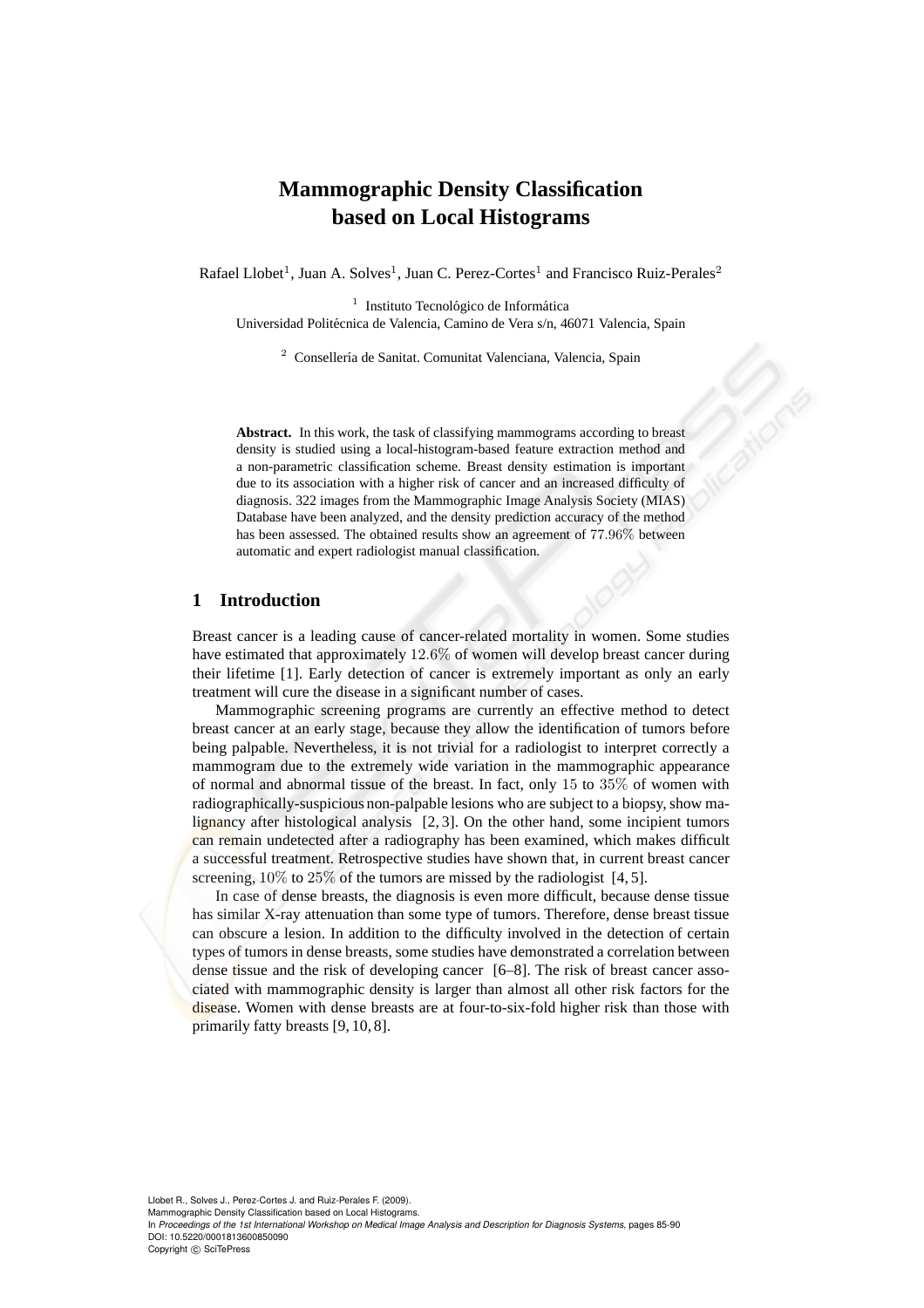Since the discovery of this relationship, several metrics for breast density classification have been proposed: Wolfe's four parenchymal patterns [6, 7], Tabar's five patterns [11], Boyd's six class categories [8] and BI-RADS [12].

Regardless of the method employed to classify and estimate the mammographic density, this measure is of major importance as it could influence the choice of alternative screening paradigms, such keeping short the intervals between mammograms, using other modalities such as magnetic resonance imaging (MRI), or to signal the need for more careful interpretation of the mammogram, as double-reading. However, all these methods based on the radiologists' assessment present a major drawback: the subjectiveness in the categorization.

Computer-assisted measurement of breast density has been studied in the last few years in an attempt to obtain more objective risk assessments. Boyd et al. [8] proposed a semiautomatic method based on interactive thresholding which computes the percentage of the segmented dense tissue over the segmented breast area. Jamal et al. [13] described a similar technique and compared the semi-automatic assessment of breast density with Tabar patterns. Karssemeijer [14] developed an automated method where features are calculated from gray level histograms computed in different regions in which distance to the skin line is approximately equal, and then classified using the k-nearest neighbor (k-NN) rule. Saha et al. [15] described a method using a scale-based fuzzy connectivity approach. Klifa [16] et al. developed a segmentation technique based in fuzzy clustering to quantify breast density from MRI data. Oliver et al. [17] suggested an approach based on gross segmentation and the extraction of texture features of pixels with similar tissue appearance. This work was extended in [18] where a Fuzzy C-Means clustering approach was used for gross segmentation. Muhimmah et al. [19] used a feature extraction scheme based on a multiresolution histogram.

Segmentation of non-fatty tissue in mammograms appears to be more difficult than one might think, due to large differences in appearance between different parenchymal types [14]. In this sense, global thresholding techniques give limited results as mammograms differing in their density can present similar global histograms and vice versa.

Our approach is based on local gray-level histograms and on a two-stage classification scheme.

## **2 Dataset**

In this work, the Mammographic Image Analysis Society (MIAS) Database [20] has been used both to train and to evaluate the proposed method according to a leave-oneout scheme.

The MIAS database contains 322 mammograms corresponding to the left and right breasts of 161 patients. Each image has a resolution of  $200 \mu m$  per pixel and a size of  $1024 \times 1024$  pixels. Mammograms have been subjectively classified by a radiologist as *fatty* (F), *glandular* (G) and *dense* (D), according to its parenchymal tissue. This classification is what we consider the ground-truth. From the 322 mammograms that contains the dataset, 106 correspond to class  $F$ , 104 to  $G$  and 112 to  $D$ . Figure 1 shows a mammogram of each class.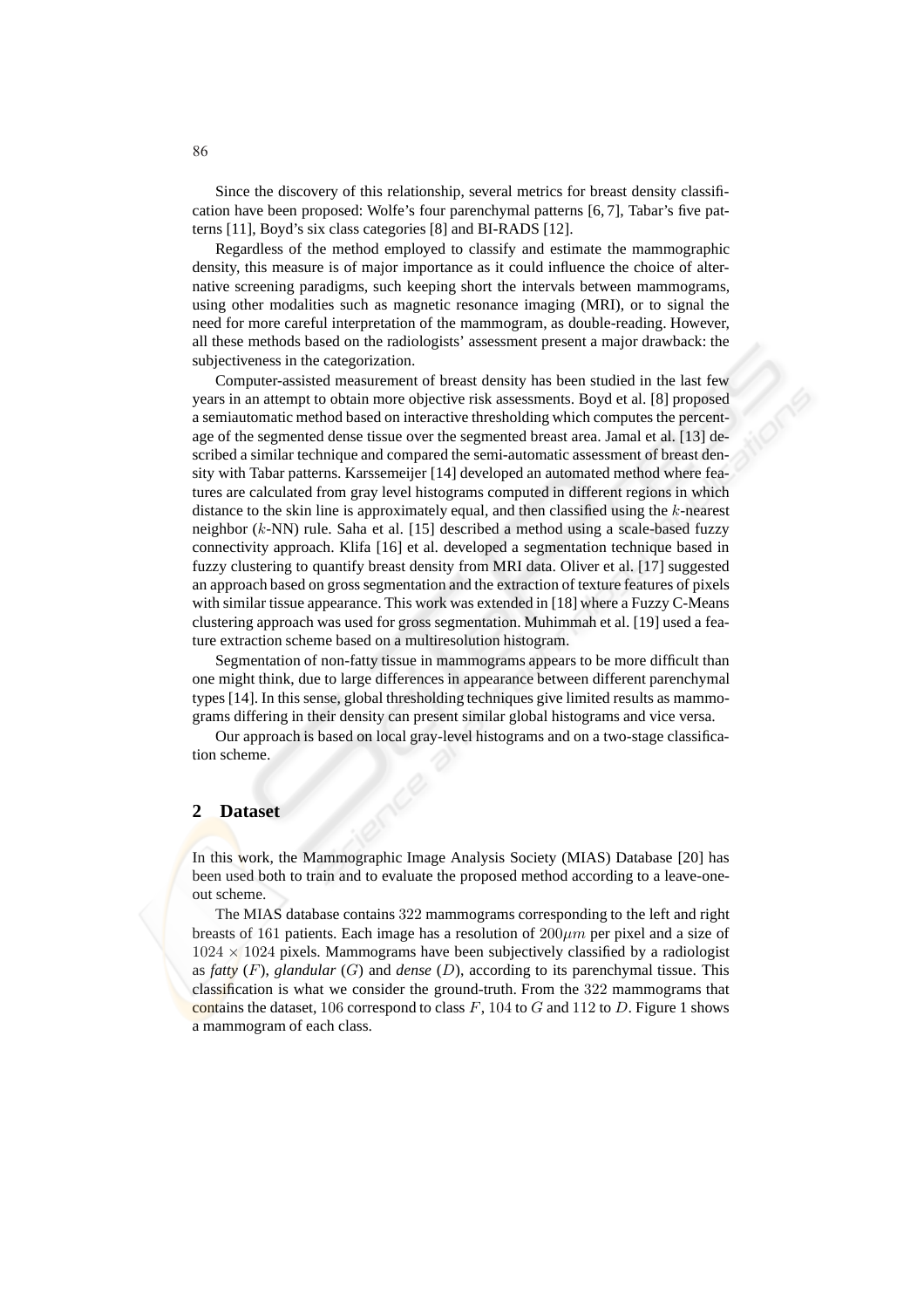

**Fig. 1.** Three mammograms of different types in the MIAS dataset. (a) Fatty, (b) Glandular, (c) Dense. The images have been cropped to show the region of interest.

It must be mentioned that this classification approach differs from that of Wolfe [6], Tabar [11], Boyd [8] and BI-RADS [12] presented at section 1 which all used four or more classes.

Fatty and dense tissue areas have not been segmented in each mammogram during the labeling process. Instead, a single global label is assigned to the whole mammogram.

# **3 Methodology**

As mentioned before, only a single class label (F, G or D) is specified for each mammogram. This means that ground-truth at pixel level (or local level) is not available and therefore it is not possible to use a supervised method based on local features to train the classifier. On the other hand, methods based only on global features tend to fail due to high intraclass variability. In our approach, an unsupervised method for training with local features, which assigns local labels to each region of the mammogram is used. Then a supervised method where each mammogram is globally represented by a histogram of local labels is applied. This process is shown in Figure 2.

In a first process, the breast is manually segmented from the background of the mammogram. In this process, the breast is separated from other objects present in the mammography: black background, labels and the pectoral muscle. Although this can be automatically performed [14], in this work we have relied on a manual segmentation to avoid any contribution of segmentation errors to the results.

In the training phase, local features are first extracted from each image in the training set. For this purpose, a local window of  $40x40$  pixels is shifted along the breast region and the gray level histogram is computed at each position of the window, producing a *local feature vector* for each local window. To make these features invariant to acquisition parameters, breast thickness or other factors non-related with parenchymal type, histograms are stretched over the range  $[0 - 31]$ . With this operation we give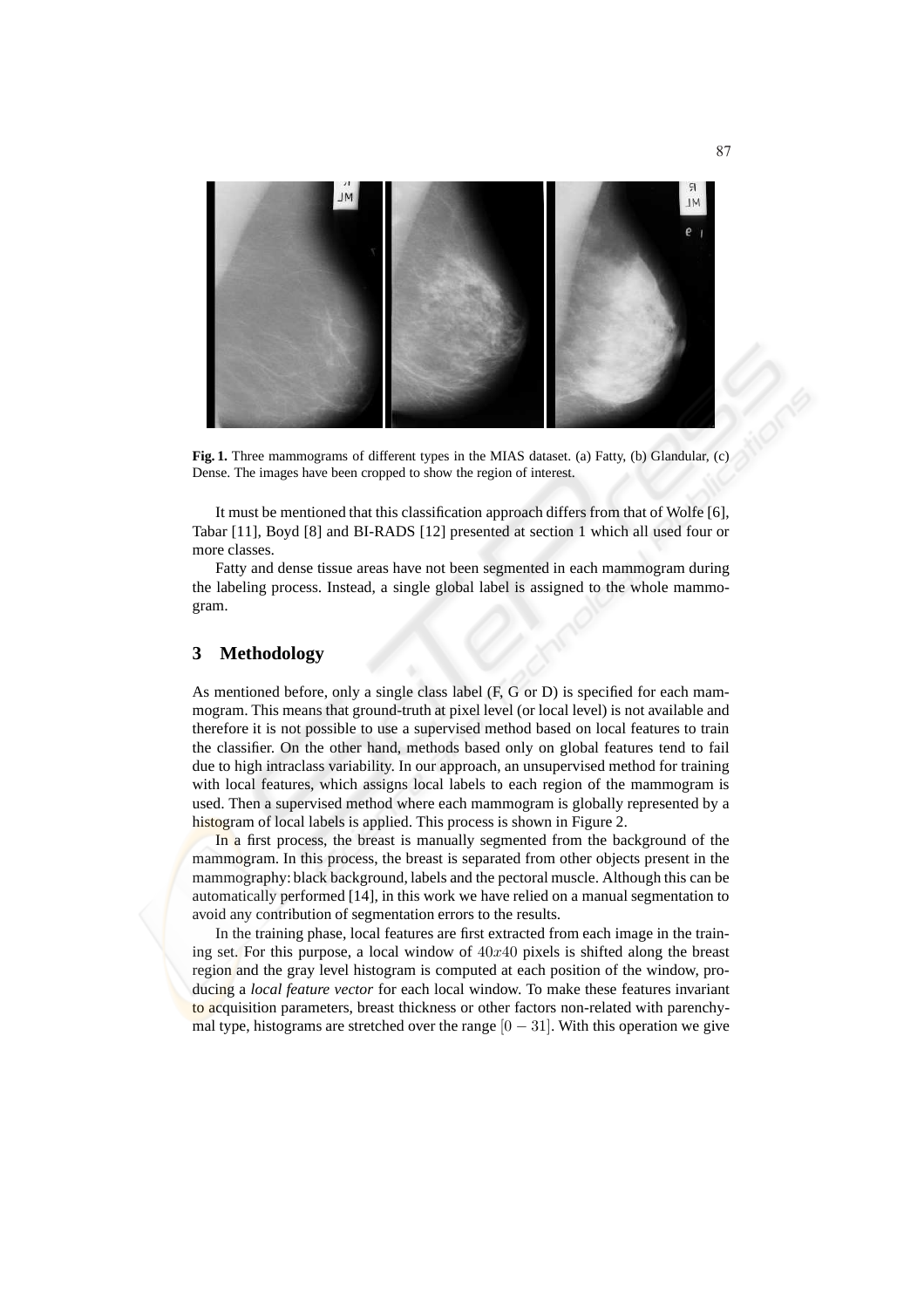

**Fig. 2.** Training and testing approaches proposed. In the first stage of training, local features are extracted, and an unsupervised approach is used, whereas in the second stage global features are extracted and a supervised method is applied. In the testing phase, a two-stage classification scheme is used, firstly, to switch from local to global features and then to obtain a hypothesis.

more relevance to the contrast between different textures in the local window, rather than the average gray level. In addition, histograms are conveniently reduced from 256 to 32−dimensional feature vectors to limit the contribution of noise and the intraclass variance.

Then, the set of all local feature vectors is partitioned into  $n$  clusters using the kmeans algorithm. This yields what we call the *local model*. Finally, the number of local feature vectors belonging to each cluster is computed for each mammogram. This yields an *n*-dimensional vector per mammogram, representing the normalized *n*-clusters histogram. This is what we call the *global features* vector of the mammogram and the set of all these vectors gives rise to the *global model*.

In the test phase, local feature vectors are computed in the same way as in the training phase. Then, local vectors are classified against the local model using the  $k$ -nearest neighbors (k-nn) rule, which assigns a cluster label to each vector. Next, cluster labels are counted to generate the normalized n-clusters histogram (global feature vector). Finally, this vector is classified against the global model using the  $k$ -nn rule again, which gives an F-G-D hypothesis.

#### **4 Experiments and Results**

For the evaluation of the performance of our approach, the whole set of 322 mammograms in the MIAS database was used. A leaving-one-patient-out technique has been employed, guaranteeing that when a mammogram is being classified, all the prototypes belonging to the same patient are left out from the training set.

Experiments were carried out for different number of clusters. The best results were obtained with 6 clusters. According to the classification in one of the three aforementioned classes determined by a radiologist, a success rate of 77.96% was obtained. The "Major classification error rate" (confusion between classes F and D) was only 1.24%. Among *major errors*, 75% (3 out of 4) are due to misclassifying a dense mammogram in class F, while 25% (1 out of 4) are due to misclassifying a fatty mammogram in class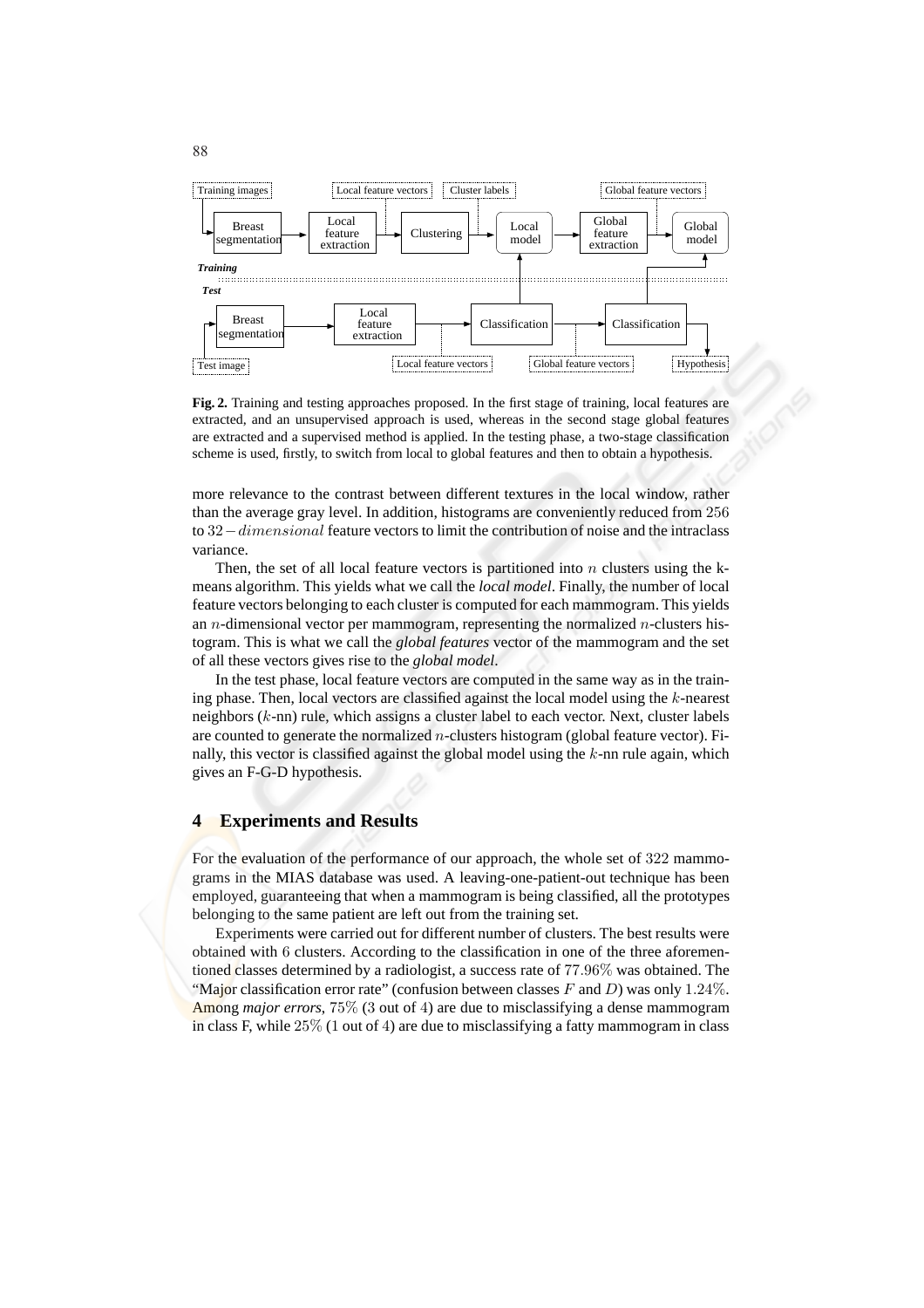D. It must be said that, in a practical task consisting of detecting specifically the images of dense breasts, misclassifying a dense mammogram in class F would be more serious than misclassifying a fatty mammogram in class D.

Table 1 shows the confusion matrix obtained. Rows represent the hypothesis and columns the ground truth.

**Table 1.** Confusion matrix for automatic classification and MIAS groundtruth.

|           |    | <b>Fatty Glandular Dense</b> |    |
|-----------|----|------------------------------|----|
| Fatty     | 94 | 8                            | 3  |
| Glandular | 11 | 67                           | 19 |
| Dense     |    | 29                           | 90 |

Our approach has been compared with other published results using the MIAS database. Table 2 summarizes these results. Muhimmah et al. [19] used a multiresolution histogram technique and a Directed Acyclic Graph - Support Vector Machine (DAG-SVM) classifier. Oliver et al. [17] used a method based on gross segmentation and the extraction of texture features of pixels with similar tissue appearance. A Decision Tree was employed for classification. Masek et al. [21] used average histograms of each density class as features and a Euclidean distance measure.

**Table 2.** Comparison with published results using the MIAS database.

| Author          |       | Agreement (%) Major errors (%) |
|-----------------|-------|--------------------------------|
| Our approach    | 77.96 | 1.24                           |
| Muhimmah et al. | 77.57 | 3.43                           |
| Oliver et al.   | 70.0  | 4.44                           |
| Masek et al.    | 62.42 |                                |
|                 |       |                                |

Our method outperforms the existing techniques tested with the MIAS database, and more importantly, major errors have been drastically reduced, which suggests that most of the minor errors could be attributed to mammograms whose density are actually in the frontier between two classes.

Also radiologists are reported to disagree on classifications. Some studies have found an inter-observer agreement of 66 to 80% [14, 18] in a 4-class test. Therefore, a significantly higher agreement using automatic classification is probably not to be expected.

## **5 Conclusions**

Experiments of classification of mammographic density using local gray-level histograms and a two-stage classification scheme are presented. Using 322 images from the Mammographic Image Analysis Society (MIAS) Database in a 3-class leaving-one-out test, the results of 77.96% of agreement and 1.24% of major errors show an improvement